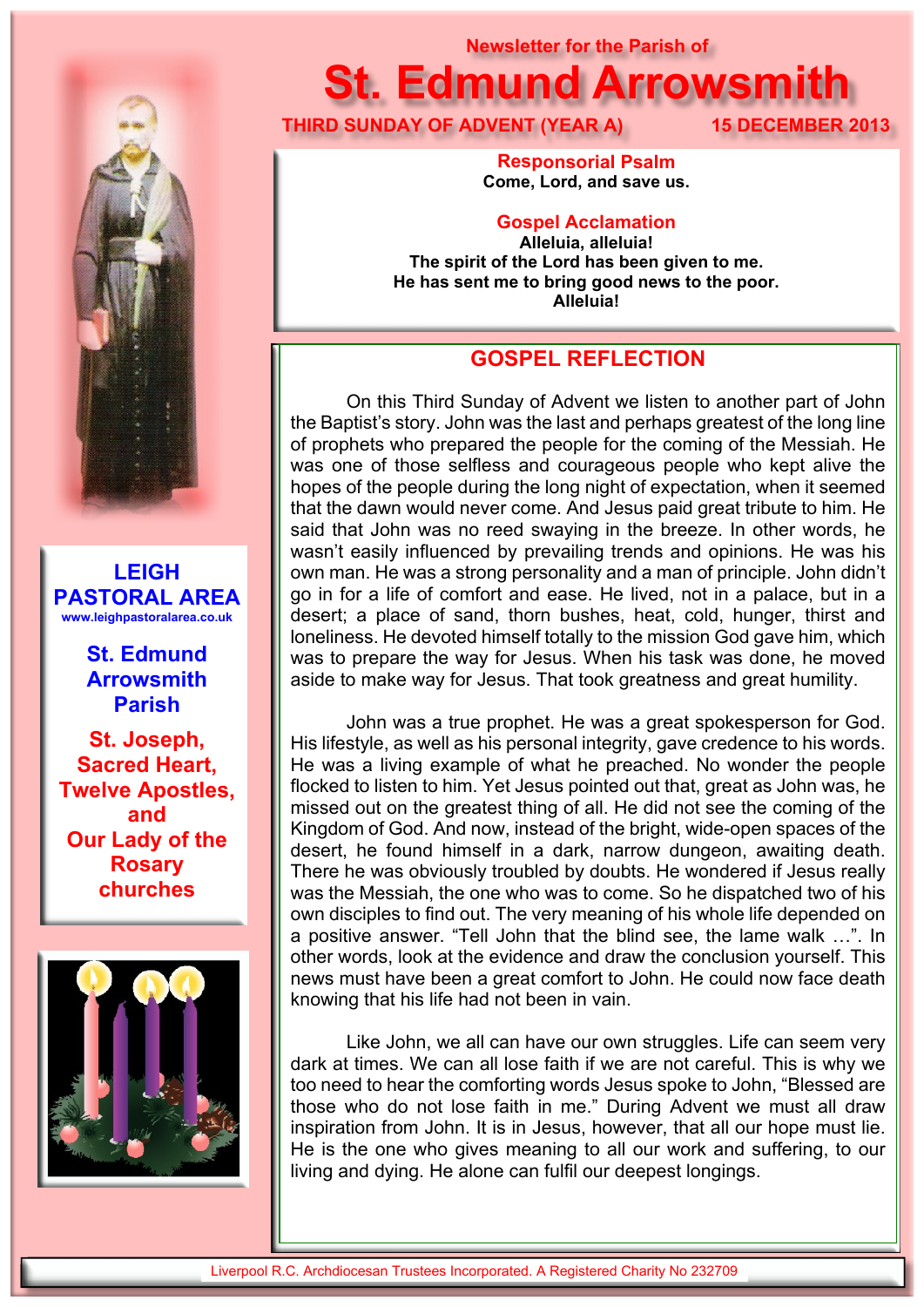# **NEWS & ANNOUNCEMENTS ST JOSEPH'S CHURCH NEWS**

## **ST JOSEPH'S MASS INTENTIONS**

Phillip John Aldred, Vernon Byrne, Lily Farrimond, Rhoda Johnson, Jane Marshment, Jimy Maxwell, Mana & Ester PagliucaThanksgiving Our Lord, Our Lady, legion of Mary, Special Intention, Thanksgiving St Blaise, St Theresa of Lisieux

### **CHRISTMAS MASSES**

If you would like your loved ones to be remembered at any of the Masses on Christmas Eve and Christmas Day, please put their name in an envelope along with your donation and hand them into the parish office by **Wednesday 18th December. Thank you.**

### **ST JOSEPH'S CHRISTMAS MEMORIAL**

Our church will be decorated for Christmas in memory of loved ones. Please complete a form, available from both porches, along with your donation and return to the parish office. Please mark envelope Christmas Memorial. **Closing date 18th December.**

# **ST JOSEPH'S SCHOOL ADVENT PRESENTATION**

The infants Nativity Play will be on Wednesday 18th December, 6.30pm in Church.

## **AUTUMN FAYER**

The Pataks Hamper has still not been claimed. Ticket No. 41  $-45.$ 

### **SACRED HEART**

The Sanctuary Lamp candle that burns all this week was gifted in memory of Karol Gredecki.

#### **FIRST RECONCILIATION**

The children from Year 4 will be making their First Reconciliation on Thursday 19<sup>th</sup> December at 6.00pm. Please keep them in your prayers.

#### **REPOSITORY**

A diminishing supply of Christmas cards is still available to buy in our little shop in church. The shop is next door to the confessional on the right hand aisle and stocks a wide range of religious items both for yourself and suitable as gifts.

#### **SACRED HEART CHRISTMAS FAIR**

The **CHRISTMAS CAKE** raffle prize still has not been claimed. Tickets were only sold on the day and the winning number was Yellow 652. Please check your tickets!

# **OUR LADY OF THE ROSARY**

The winning numbers for the Christmas Draw are available in the church porch. Please check to see if you have won a prize. Many thanks to the donors, the organisers and all who supported this fund raising event. Your generosity is much appreciated.

# **TWELVE APOSTLES**

### **CONGRATULATIONS**

Congratulations to Year 4 on their First Reconciliation they made on Thursday 5<sup>th</sup> December. Please keep them in your prayers as they continue with the Sacramental Programme.

## **SELECTION BOX RAFFLE**

Raffle tickets are on sale for our selection box draw 50p a strip all donations much appreciated. The draw will be made on Wednesday. 200 Club draw next Wednesday. It is a 'Big One' please make sure your payments are up to date

#### **CLUB NEWS**

Bingo every Wednesday from 8.30pm. Please consider us for your special occasion tel 01942 209192 for details New Years Eve family disco tickets on sale £5 adults £3 children (family ticket £15) call the club or

e-mail x11apostlesparishcentre@hotmail.co.uk or see Therese Thompson

# **WINTER WEATHER**

This year we need to ensure that people are prepared should there be extreme weather conditions, especially when it snows or is icy.

Each person has to take responsibility for their own safety and not take unnecessary risks . Strong and safe footwear should be worn (boots, Wellingtons & shoes with good grip) and proper clothing to ensure you are warm (hats and gloves).

It is important to understand the term 'obligation to attend Mass'. In extreme weather situations, if venturing out would put you in danger then the obligation is suspended. God asks only what is possible and reasonable of people to attend Mass.

This is the case when insurance issues are looked at. The Church does not have the resources to clear car parks to allow for safe parking and we have been told that this is not expected of us. The most that could be achieved is a path to the car park at St Joseph's from the side door and the main door. The main gates into St Joseph's Church will not be opened in these conditions. At Our Lady's,Twelve Apostles and Sacred Heart the car parks will not be cleared. A Path will be clear for access to all Churches and the path gritted.

Should a snow storm happen on Saturday night and early hours Sunday like last year then the 8.30am Mass at St Joseph's will be cancelled on that day. This will allow us time to clear and grit paths for the 10.30am Mass, but we will need your volunteers to do this. If you feel you can do this please contact Fr Kieran or Fr Steve

# **ST MARY'S**

## Advent Party Fun & Feast

Wednesday 18th December 12.30pm - 2.30pm Please put your name and contact details on the sheet at the back of church if you wish to attend. You will need to arrange your own transport. Please state if you need a car parking space. Names must be in by Monday 16<sup>th</sup> December.

# **Advent Song**

Promised Lord, and Christ is he, may we soon his kingdom see.

*Come, O Lord, quickly come, come in glory, come in glory, come in glory, quickly come.*

Teaching, healing, once was he, may we soon his kingdom see.

Dead and buried once was he, may we soon his kingdom see.

Risen from the dead is he, may we soon his kingdom see.

Soon to come again is he, may we soon his kingdom see.

*© Roger Ruston OP. Calamus Licence 0541.*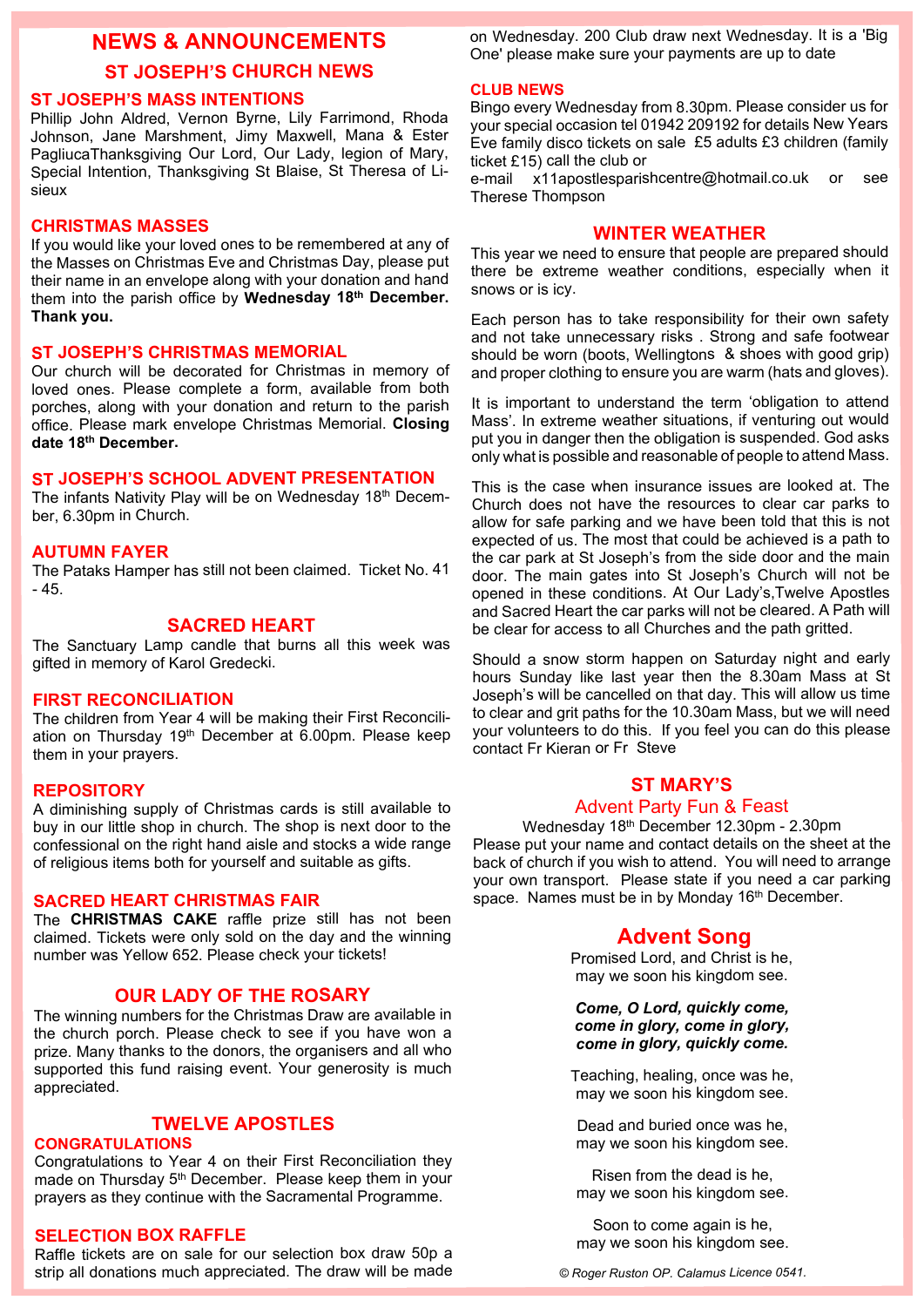# **LAST WEEK'S COLLECTIONS**

**PARISH TOTAL**  $\begin{array}{ccc} \text{E1,797.32} \\ \text{Domain} & \text{E200.00} \end{array}$ 

£ 200.00 SVP Our Lady's E 34.65

#### **BAPTISMS**

Welcome into our Parish through Baptism to: Davina Oluwashemilore Banjo, Gracie Mae Jones

#### **SICK**

Please remember Kitty Gallagher and all who are sick at this time.

# **RECENTLY DECEASED**

Molly Yates, Joan Abernethy, Gerard Waddilove (former parishioner)

Eternal rest grant unto them....

# **CHRISTMAS MASS TIMES**

| <b>Christmas Eve (Tuesday)</b>   |                                 |  |
|----------------------------------|---------------------------------|--|
| 5.30pm                           | <b>Twelve Apostles</b>          |  |
| 6.00 <sub>pm</sub>               | St Gabriel's & St Richard's     |  |
| 6.30pm                           | St Joseph's                     |  |
| 8.00pm                           | <b>St Ambrose Barlow</b>        |  |
| 11.30pm                          | Holy Family                     |  |
| Midnight                         | <b>Sacred Heart</b>             |  |
| <b>Christmas Day (Wednesday)</b> |                                 |  |
|                                  |                                 |  |
| 8.30am                           | St Joseph's                     |  |
| 9.00am                           | <b>Holy Family</b>              |  |
| $9.30$ am                        | Sacred Heart & St Richard's     |  |
| 10.30am                          | St Joseph's                     |  |
| 11.00am                          | St Ambrose Barlow & Holy Family |  |



The 3rd Sunday of Advent is known as 'Gaudete Sunday' meaning 'Rejoice Sunday'. The phrase comes from the Entrance Antiphon for today's Mass. We rejoice because the great Feast of Christmas is fast approaching: the Lord is coming to save us.

# **New Years Eve Celebration**

# **St Joseph's Parish Hall**

**Chapel St, Leigh**

# **Starring Eddie Robbins The Sunbeams**

# **Boogie Nights**

**Spot prizes Bar Free Raffle**

**Tickets £12.50 including Traditional Supper and glass of wine on arrival Available from Des 01942 674868, Pauline 604603 or the Parish Office 673517**

**St Joseph's Players** Present

**The 2014 Pantomime,**

# **BEAUTY AND THE BEAST**

From Wednesday Jan. 22 to 1<sup>st</sup> February Evening Performances curtain 7-15pm,

Three matinees Jan.  $25<sup>th</sup>$ ,  $26<sup>th</sup>$  and  $1<sup>st</sup>$  February curtain 2pm. Adults £8 16yrs and under £4

Tickets are available from Ratcliffes Bike Shop, Bradshawgate, Leigh.

**Special Offer**, 2 FOR THE PRICE OF 1 WED and THURS. (TICKETS ARE SELLING FAST SO BOOK ASAP)



# **NUGENT CARE CRIB APPEAL 2013**

"As I was preparing this letter I thought back across the appeals over the years. I came across the Homeless magazine from 1906 when we launched an appeal for homeless children. We had 300 children in our homes, "4d provided a child with bed and bread for 1 night £13 will fully meet the cost of a child's maintenance for one twelve month" . How times have changed! We still care for children in our schools, children's homes and catechetical work with children with special needs and our fostering and adoption teams.

Our Advent appeal this year is to support homeless adults and people at risk of being homeless. Throughout the year we give out starter packs of food, bedding and small items of kitchen equipment to homeless individuals and families on low incomes across the Archdiocese. Last year we supported over 2000 people and this year the demand is even grater. Becky is one of the people we are helping at the moment. Becky was orphaned at 5 years old and went to live with her grandmother, who could not cope with Becky's older violent brother and committed suicide when Becky was just 12. She was taken into care. At 18 Beck got her own flat and was doing well until her brother was released from prison and went to live wit her and the violence began again. On her 21<sup>st</sup> Birthday her brother tried to strangle her. Becky was introduced to the Nugent Care New Beginnings Service 10 months ago after she fled her home. She is now being supported by Rachel from the homeless team and she has told her that her future is brighter and she is looking forward to moving on with her life.

Thank you for your continued support and prayers." Marie Reynolds